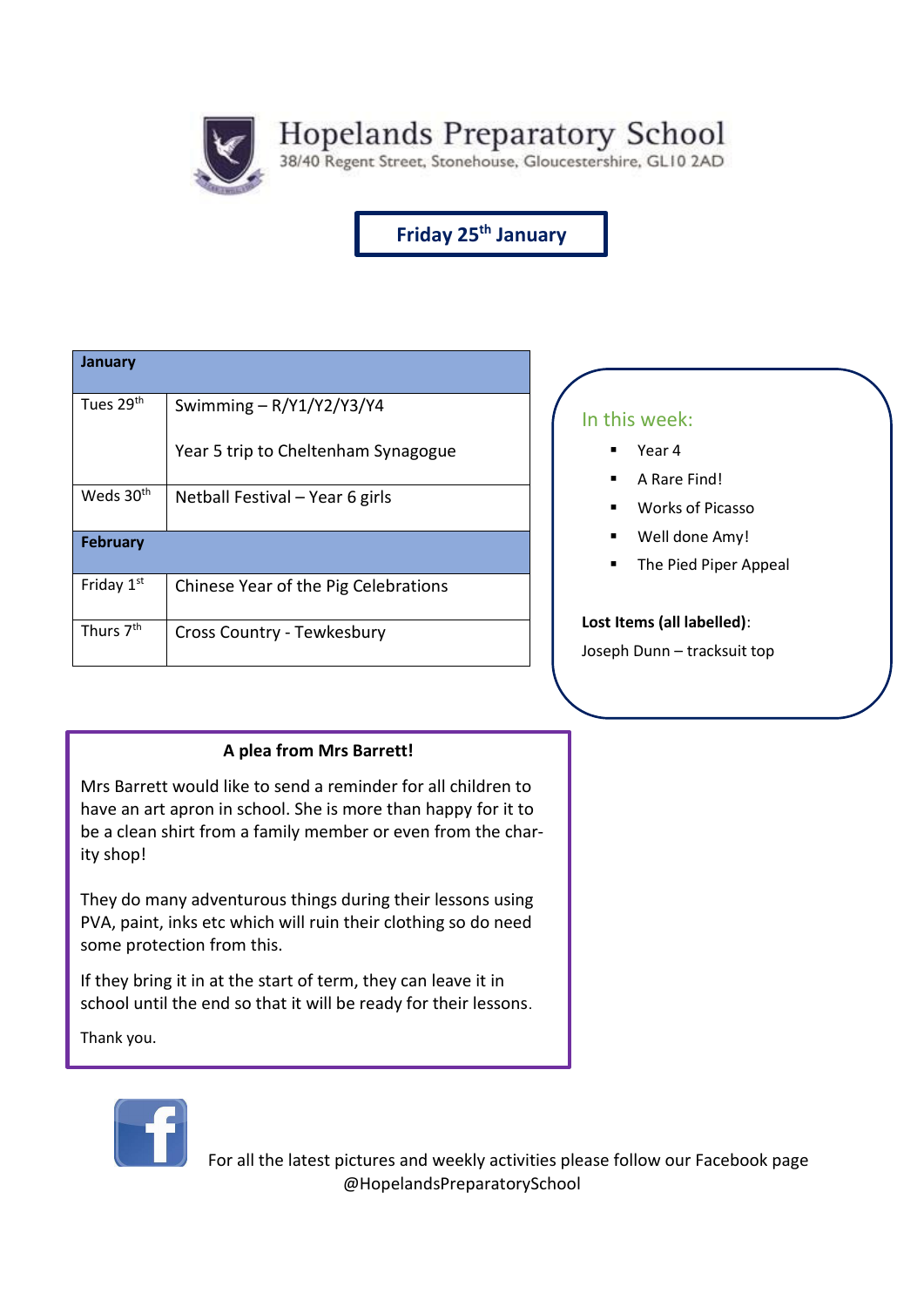## **Year 4**

Year 4 were tasked to construct aqueducts this week. Here is what the 'The Deep Sea Slugs' (also known as Michael, Ruskie & Eva!) said:

*In Year 4 we were studying Aqueducts in our history lesson. Aqueducts are very long. Almost as long as the Great Wall of China. They carried fresh water for the Roman citizens to drink. The aqueduct has two layers of water and takes 10 years to build.*

Great building Year 4!



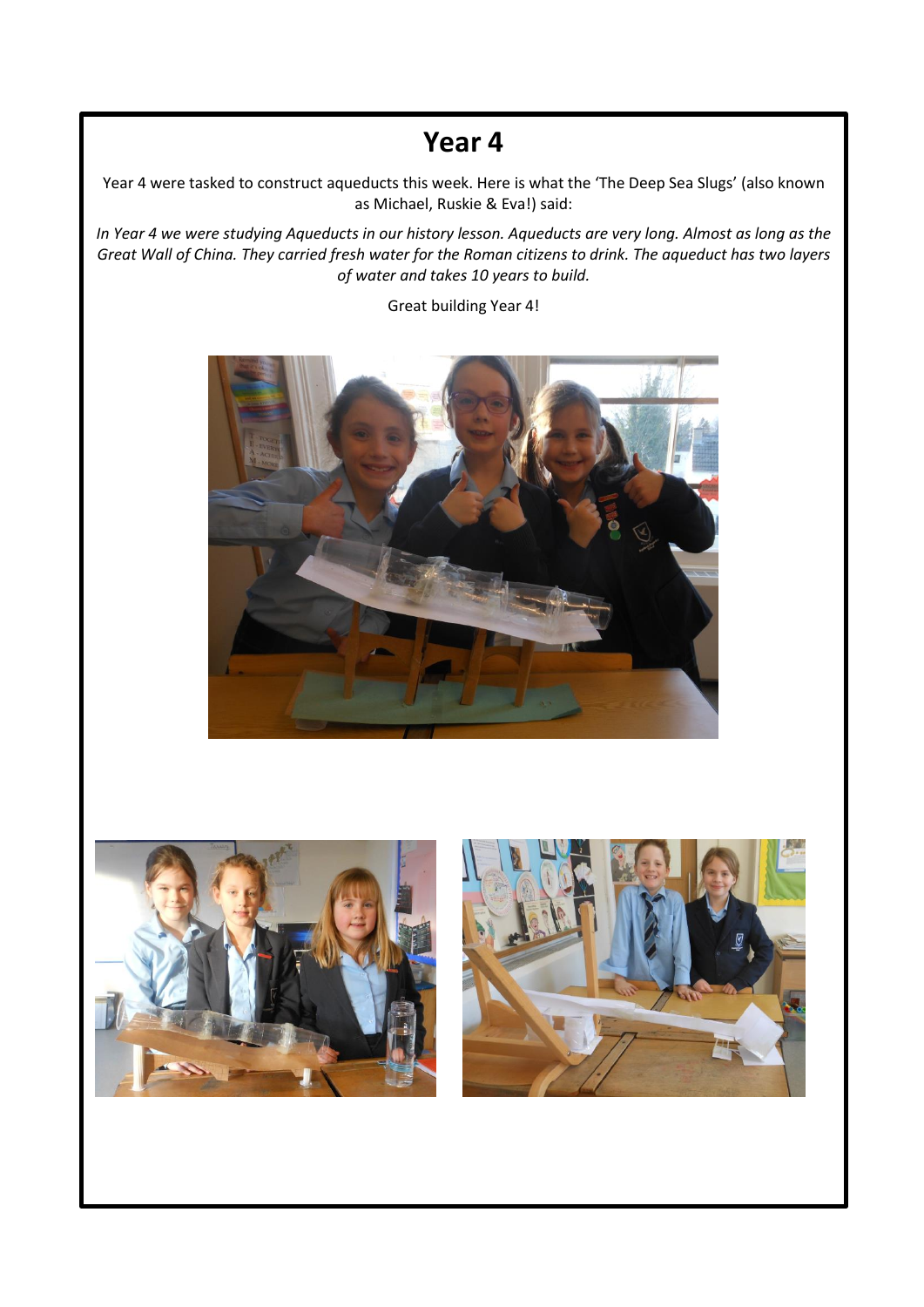## **A Rare Find!**

The children were given an amazing insight into how wasps live last week. A huge thank you to Mrs Allen who found the wasps nest in her loft and managed to preserve it without using any chemicals, so that it remained intact. A special dissection club was held where all the children got to see the wasp's nest being carefully taken apart. They found larvae at different stages of development and they were able to look at wings and other parts of the nest using the microscopes.













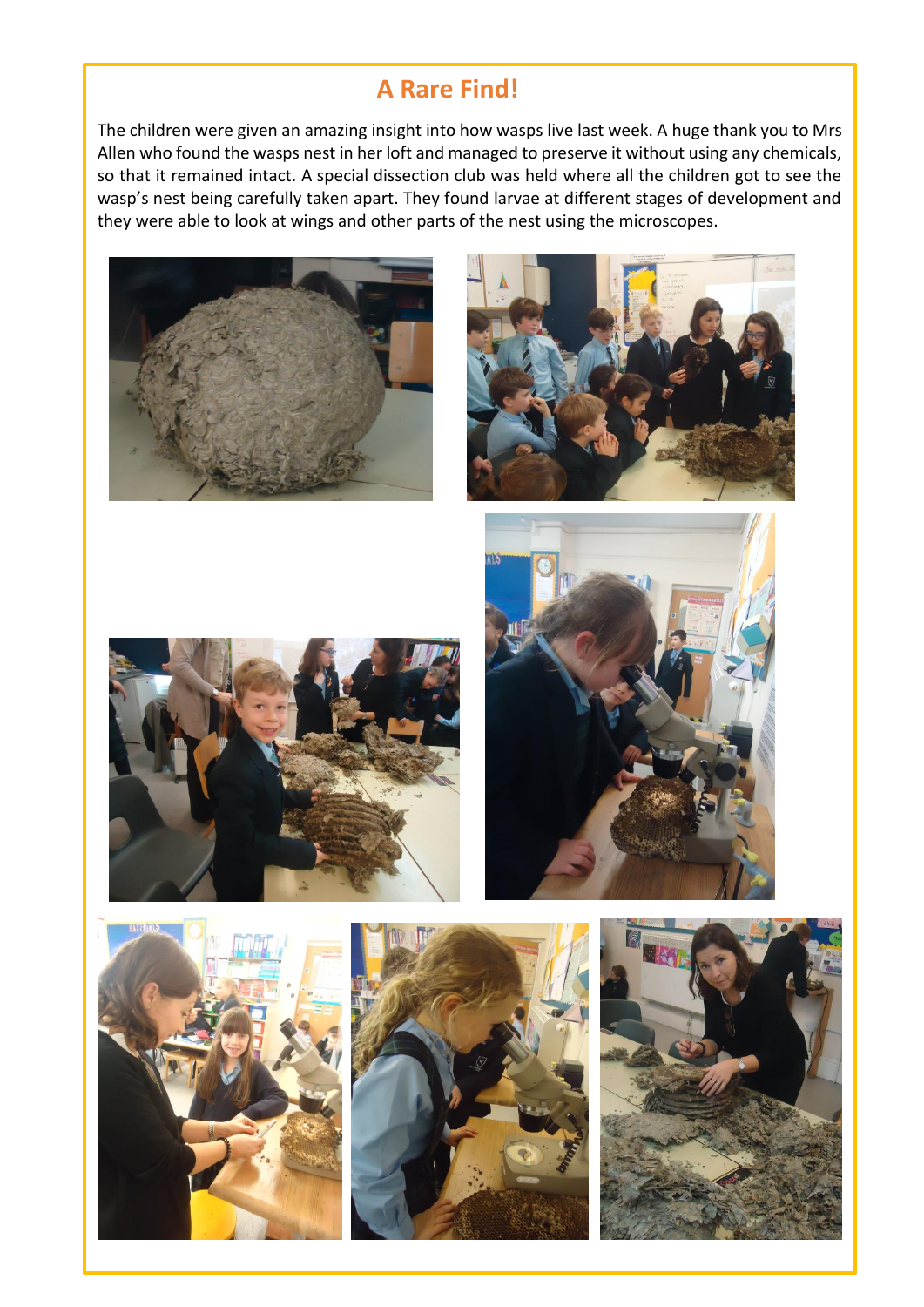# **Works of Picasso**

Inspired by Picasso the children sketched still life pictures of guitars which they then translated into a cubist guitar design. They mixed tints and shades of blue to complete the picture. These are currently on display in the bay window at the front of school, please take a look.